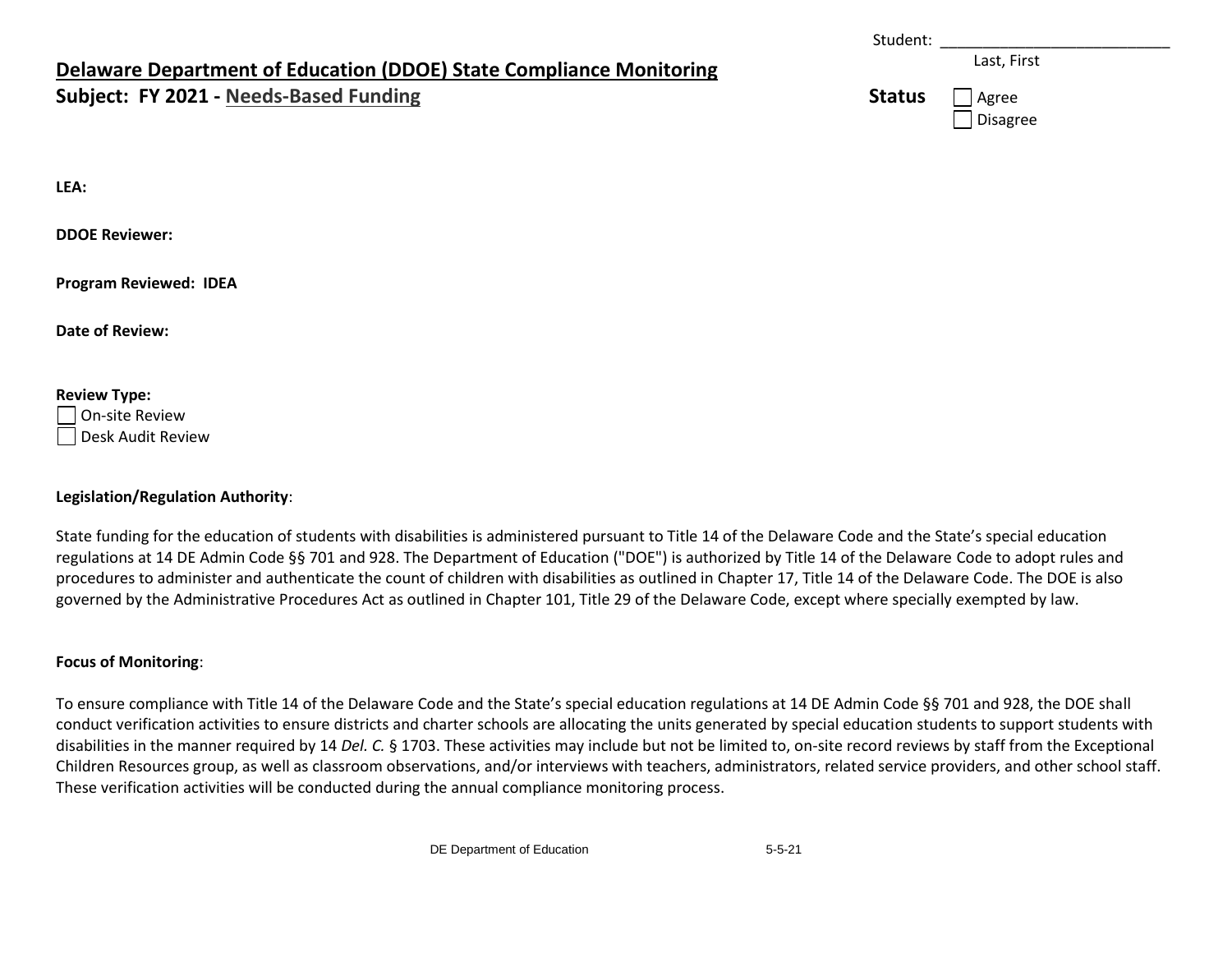## **2021 – 2022 NEEDS BASED FUNDING VERIFICATION PROTOCOL FOR RECORD REVIEW**

### **INTENSE AND COMPLEX CATEGORIES**

| <b>Student Last Name:</b>                               |  | <b>Student First Name:</b>                                              | Student ID# |  |  |
|---------------------------------------------------------|--|-------------------------------------------------------------------------|-------------|--|--|
| School District or Charter School:                      |  | School:                                                                 |             |  |  |
| Student DOB:<br><b>Student Age:</b>                     |  | Student Grade Level on Date of Record Review:                           |             |  |  |
| <b>Disability Category:</b>                             |  | LRE:                                                                    |             |  |  |
| Meeting Date of IEP Reviewed:                           |  | Needs Based Category Reported by the LEA (circle)<br>Complex<br>Intense |             |  |  |
| Name of DOE Representative Completing Record<br>Review: |  | Date of Record Review:                                                  |             |  |  |

Evidence within the IEP and/or other documents support the needs based category stated by LEA  $\Box$  Agree  $\Box$  Disagree

DE Department of Education 5-5-21 Were Copies of Records Made:  $\Box$  Yes  $\Box$  No Is the Assurance Form Included in Audit File:  $\Box$  Yes  $\Box$  No

\_\_\_\_\_\_\_\_\_\_\_\_\_\_\_\_\_\_\_\_\_\_\_\_\_\_\_\_\_\_\_\_\_\_\_\_\_\_\_\_\_\_\_\_\_\_\_\_\_\_\_\_\_\_\_\_\_\_\_\_\_\_\_\_\_\_\_\_\_\_\_\_\_\_\_\_\_\_\_\_\_\_\_\_\_\_\_\_\_\_\_\_\_\_\_\_\_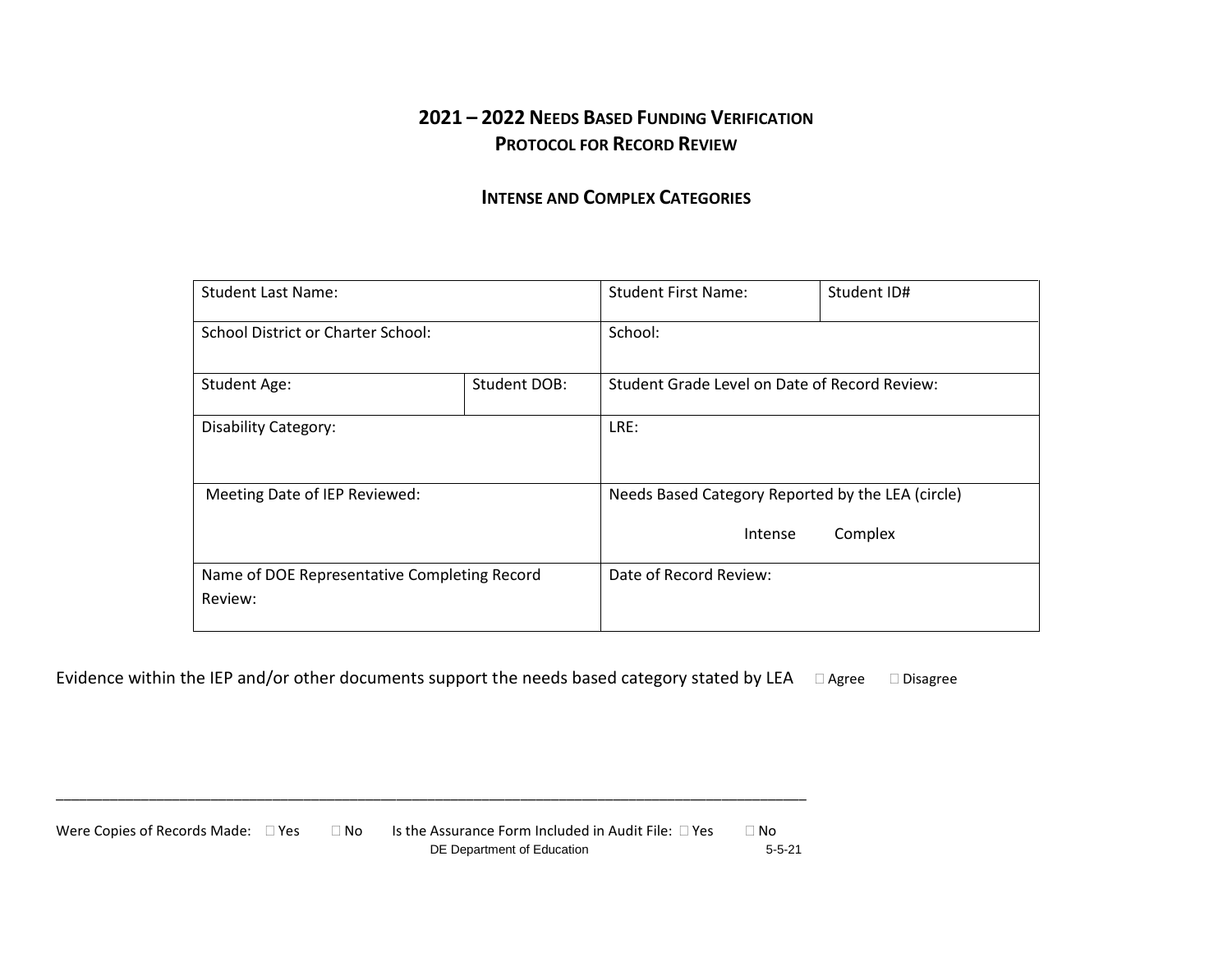#### **Rubric for Intensive and Complex Needs Based Funding Units**

| A student shall be counted in the <b>intensive unit</b> if the student is:                 |             | A student shall be counted in the <b>complex unit</b> if the student is:                |             |  |  |
|--------------------------------------------------------------------------------------------|-------------|-----------------------------------------------------------------------------------------|-------------|--|--|
| 1. Enrolled in preschool through grade 12; and                                             |             | 1. Enrolled in preschool through grade 12; and                                          |             |  |  |
| 2. Identified as a student eligible for special education; and                             |             | 2. Identified as a student eligible for special education; and                          |             |  |  |
| 3. In need of a moderate level of instructional, behavioral, personal support, or          |             | 3. In need of a high level of instructional, behavioral, personal, or health support    |             |  |  |
| health support characterized individually or in combination by the following criteria:     |             | characterized individually or in combination by the following criteria:                 |             |  |  |
| Note: the IEP must describe each of the criteria in sufficient detail. The supports can be |             | Note: the IEP must describe each of the criteria in sufficient detail. The supports can |             |  |  |
| detailed in the Statement of Services, Services/Aides/Modifications, within the Annual     |             | be detailed in the Statement of Services, Services/Aides/Modifications, within the      |             |  |  |
| Goals, and/or other relevant areas of the IEP or attached documentation.                   |             | Annual Goals, and/or other relevant areas of the IEP or attached documentation.         |             |  |  |
| <b>Intensive</b>                                                                           |             | <b>Complex</b>                                                                          |             |  |  |
| Criteria A. Need for adult-student ratio of 1:3 to 1:8 for a substantial portion of        |             | Criteria A. Need for adult-student ratio of 1:1 to 1:2 for a substantial portion of     |             |  |  |
| educational program. (14 Del. C. § 1703(d)(5)(3)(A))                                       |             | educational program. (14 Del. C. § 1703(d)(6)(3)(A))                                    |             |  |  |
| Note: In order to count a student in the Intensive Unit, the needs of the child and the    |             | Note: In order to count a student in the Complex Unit, the needs of the child and the   |             |  |  |
| services provided to support the child must be detailed in the IEP to support the need     |             | services provided to support the child must be detailed in the IEP to support the need  |             |  |  |
| for an adult-student ratio of 1:3 to 1:8 for greater than 50% of the educational           |             | for an adult-student ratio of 1:1 to 1:2 for greater than 50% of the educational        |             |  |  |
| program.                                                                                   |             | program.                                                                                |             |  |  |
| Strong<br>Moderate                                                                         | N/A<br>Weak | Strong<br>$\Box$<br>Moderate                                                            | Weak<br>N/A |  |  |
| Examples:                                                                                  | Comments:   | Examples:                                                                               | Comments:   |  |  |
|                                                                                            |             |                                                                                         |             |  |  |
| One-to-one or small group support for                                                      |             | One-to-one instruction for substantial<br>$\bullet$                                     |             |  |  |
| specific times of day (e.g., 1:1 to 1:2                                                    |             | portion of day (e.g., more than half of the                                             |             |  |  |
| less than half of day OR 1:3 to 1:8 for                                                    |             | day with 1:1 to 1:2 by combination of                                                   |             |  |  |
| more than half of day)                                                                     |             | general ed, special ed, para support, and                                               |             |  |  |
| Flexible grouping beyond grouping as                                                       |             | other specialists)                                                                      |             |  |  |
| part of core instruction                                                                   |             | Behavior intervention plan (e.g., behavior<br>$\bullet$                                 |             |  |  |
| Behavior intervention plan (e.g.,                                                          |             | analyst, interventionist, one-on-one                                                    |             |  |  |
| student check-in at end of day or class                                                    |             | support staff that follows the student                                                  |             |  |  |
| periods, behavior skill instruction)                                                       |             | throughout the day)                                                                     |             |  |  |
| Interventions to prevent occasional                                                        |             | Interventions to prevent escaping from<br>$\bullet$                                     |             |  |  |
| disruptions to the educational                                                             |             | building, extreme aggression, danger to                                                 |             |  |  |
| environment                                                                                |             | self or other students, continuous                                                      |             |  |  |
|                                                                                            |             | disruptions to the educational                                                          |             |  |  |
|                                                                                            |             | environment                                                                             |             |  |  |
|                                                                                            |             | Staff support for safety concerns related                                               |             |  |  |
|                                                                                            |             | to health, physical disability, or behavior                                             |             |  |  |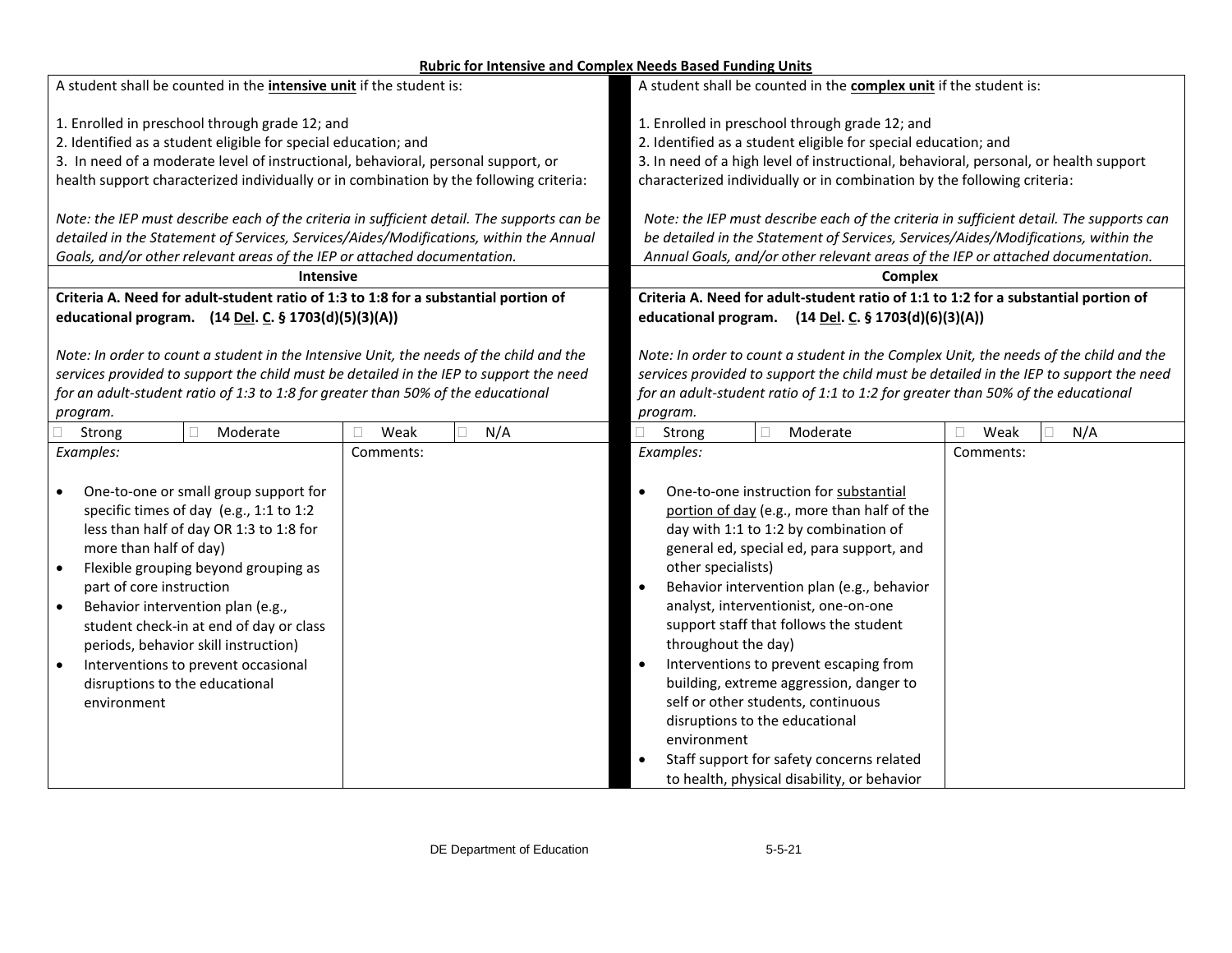|                                                                                                                                                                                                                                                                    | <b>Intensive</b>                                                                     | <b>Complex</b>                                                                                                                                                                                                                                                                        |             |  |  |
|--------------------------------------------------------------------------------------------------------------------------------------------------------------------------------------------------------------------------------------------------------------------|--------------------------------------------------------------------------------------|---------------------------------------------------------------------------------------------------------------------------------------------------------------------------------------------------------------------------------------------------------------------------------------|-------------|--|--|
| Criteria B. Need for staff support for mid-range or moderate-use assistive<br>technology. (14 Del. C. § 1703(d)(5)(3)(B))                                                                                                                                          |                                                                                      | Criteria B. Need for staff support for high-tech or extensive use assistive<br>technology with may include both high and low technology items.<br>$(14$ Del. C. § 1703(d)(6)(3)(B))                                                                                                   |             |  |  |
| provide direct instruction, facilitated use, or development of materials.                                                                                                                                                                                          | Note: Support for assistive technology - Need for moderate level of staff support to | Note: Support for assistive technology - Need for extensive level of staff support for<br>high-tech or extensive-use assistive technology which may include both high and low<br>technology items.                                                                                    |             |  |  |
| Strong<br>Moderate                                                                                                                                                                                                                                                 | N/A<br>Weak                                                                          | Strong<br>Moderate                                                                                                                                                                                                                                                                    | N/A<br>Weak |  |  |
| Examples:                                                                                                                                                                                                                                                          | Comments:                                                                            | Examples:                                                                                                                                                                                                                                                                             | Comments:   |  |  |
| Intermittent instruction/assistance<br>for a student to use assistive<br>technology (e.g., low, moderate,<br>and high tech systems)<br>Use of AT for multiple domains<br>(e.g., expressive/ receptive<br>communication, daily living,<br>content area instruction) |                                                                                      | On-going instruction/ facilitation for<br>extensive support across settings<br>Supported use of AT for multiple<br>domains (e.g., expressive/ receptive<br>communication, daily living, content<br>area instruction)<br>Instruction and use of AT is also part of<br>related services |             |  |  |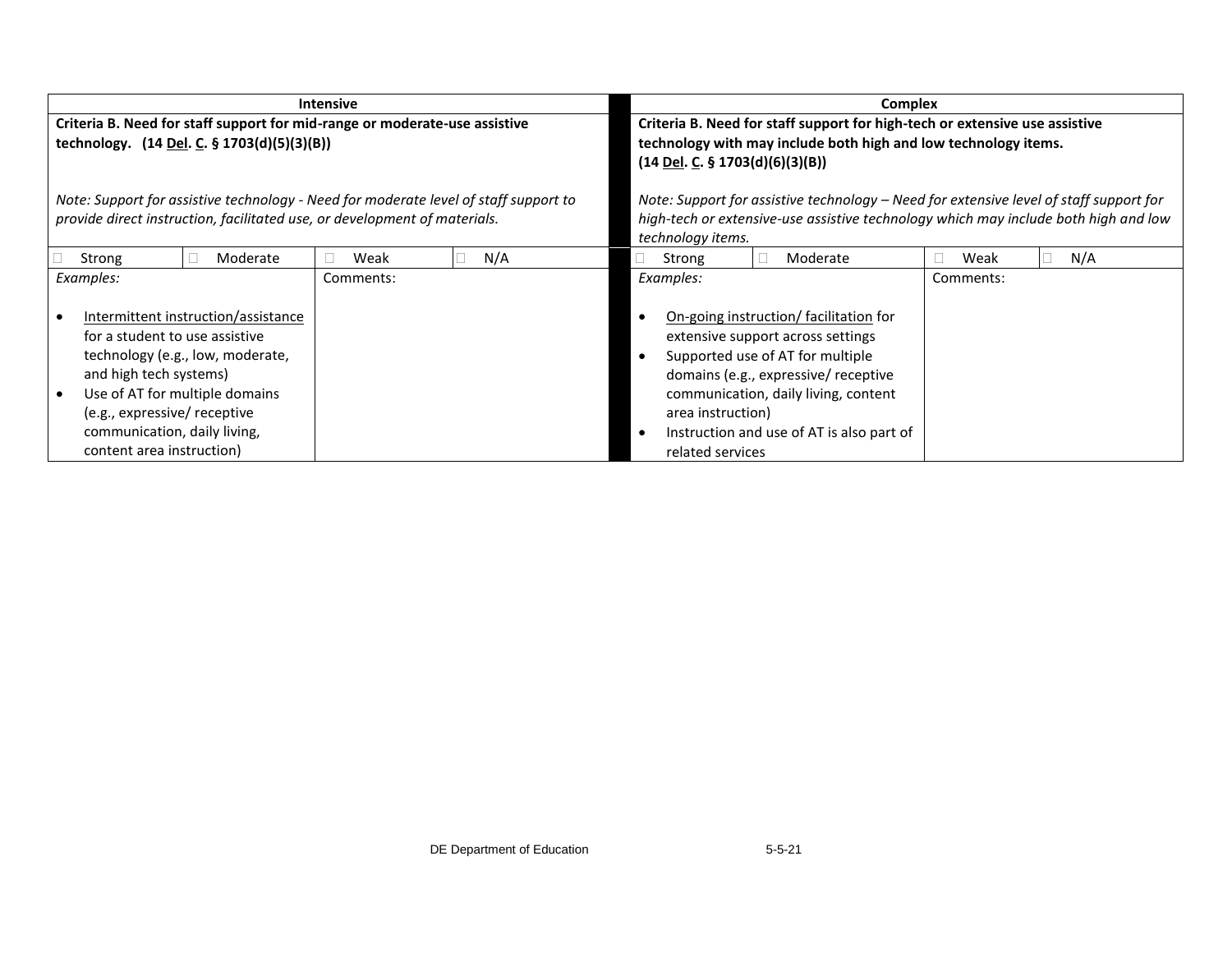|                                                                                                                                                                                                                                                                                                                                                                                       | <b>Intensive</b> |                            |                                                                                                                                                                                                               |                                                                                                                                                   | Complex   |                                                                                                                                                                                  |
|---------------------------------------------------------------------------------------------------------------------------------------------------------------------------------------------------------------------------------------------------------------------------------------------------------------------------------------------------------------------------------------|------------------|----------------------------|---------------------------------------------------------------------------------------------------------------------------------------------------------------------------------------------------------------|---------------------------------------------------------------------------------------------------------------------------------------------------|-----------|----------------------------------------------------------------------------------------------------------------------------------------------------------------------------------|
| Criteria C1.                                                                                                                                                                                                                                                                                                                                                                          |                  |                            | Criteria C1.                                                                                                                                                                                                  |                                                                                                                                                   |           |                                                                                                                                                                                  |
| Federal: Need for some Extended School Year (14 Del. C. § 1703(d)(5)(3)(C))<br>Note: Need for staff support to provide some extended school year services such as<br>but not limited to the provision of related services, the provision of instruction in some<br>academic areas as ESY.<br>State: Need for Reading-Based Extended School Year Services<br>(14 Del. C. 925 § 24.2.7) |                  |                            | some academic areas as ESY.<br>(14 Del. C. 925 § 24.2.7)                                                                                                                                                      | Federal: Need for some Extended School Year (14 Del. C. § 1703(d)(5)(3)(C))<br><b>State: Need for Reading-Based Extended School Year Services</b> |           | Note: Need for staff support to provide extensive extended school year services such<br>as but not limited to the provision of related services, the provision of instruction in |
| Moderate<br>Strong                                                                                                                                                                                                                                                                                                                                                                    | Weak<br>□        | N/A                        | $\Box$<br>Strong                                                                                                                                                                                              | Moderate                                                                                                                                          | Weak<br>П | N/A<br>П.                                                                                                                                                                        |
| Federal - Examples:                                                                                                                                                                                                                                                                                                                                                                   | Comments:        |                            | Federal - Examples:                                                                                                                                                                                           |                                                                                                                                                   | Comments: |                                                                                                                                                                                  |
| ESY - continuation of<br>$\bullet$<br>therapy services or after-school<br>tutoring for limited areas<br>intermittently<br>Criteria C1 can be met for a student<br>participating in the 12-month program<br>if the student is also eligible for ESY<br>and the ESY requires the level of staff                                                                                         |                  |                            | ESY - continuation of<br>$\bullet$<br>tutoring for limited areas<br>intermittently<br>Criteria C1 can be met for a student<br>the student is also eligible for ESY and<br>the ESY requires the level of staff | therapy services or after-school<br>participating in the 12-month program if                                                                      |           |                                                                                                                                                                                  |
| support described in C1.                                                                                                                                                                                                                                                                                                                                                              |                  |                            | support described in C1.                                                                                                                                                                                      |                                                                                                                                                   |           |                                                                                                                                                                                  |
| State - Examples:                                                                                                                                                                                                                                                                                                                                                                     |                  |                            | <b>State</b> - Examples:                                                                                                                                                                                      |                                                                                                                                                   |           |                                                                                                                                                                                  |
| Reading Based ESY - continuation<br>$\bullet$<br>of reading instruction in the areas<br>of phonological awareness and the<br>ability to use letter sound<br>knowledge and decode unknown<br>words.                                                                                                                                                                                    |                  |                            | $\bullet$<br>ability to use letter sound<br>words.                                                                                                                                                            | Reading Based ESY - continuation<br>of reading instruction in the areas<br>of phonological awareness and the<br>knowledge and decode unknown      |           |                                                                                                                                                                                  |
| Criteria C1 can be met for a student<br>participating in the 12-month program<br>if the student is also eligible for<br>Reading Based ESY and the Reading<br>Based ESY requires the level of staff<br>support described in C1.                                                                                                                                                        |                  | DE Department of Education | Criteria C1 can be met for a student<br>the student is also eligible for Reading<br>Based ESY and the Reading Based ESY<br>requires the level of staff support<br>described in C1.                            | participating in the 12-month program if<br>$5 - 5 - 21$                                                                                          |           |                                                                                                                                                                                  |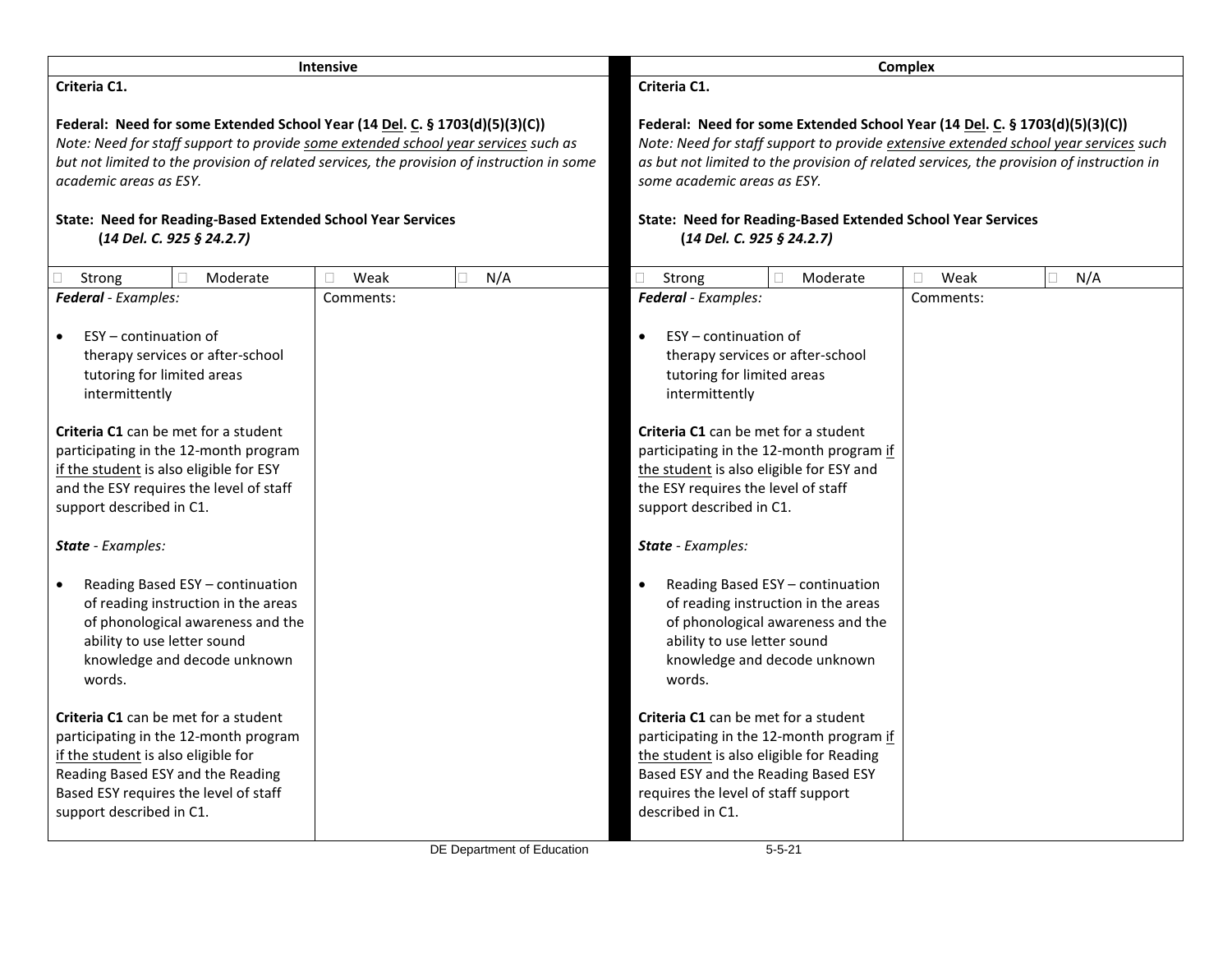|                                                                                                                                                                                               | <b>Intensive</b> |                                                                                                                                                       |                                                                                                                                                     |                                                                      | <b>Complex</b> |           |  |     |
|-----------------------------------------------------------------------------------------------------------------------------------------------------------------------------------------------|------------------|-------------------------------------------------------------------------------------------------------------------------------------------------------|-----------------------------------------------------------------------------------------------------------------------------------------------------|----------------------------------------------------------------------|----------------|-----------|--|-----|
| Criteria C2. Need for relatively frequent but intermittent out-of-school (e.g.,<br>hospital; homebound) services.<br>$(14 \underline{\text{Del}}. \underline{\text{C}}. \S 1703(d)(5)(3)(C))$ |                  | Criteria C2. Need for relatively frequent but intermittent out-of-school (e.g.,<br>hospital; homebound) services. $(14$ Del. C. § 1703 $(d)(6)(3)(C)$ |                                                                                                                                                     |                                                                      |                |           |  |     |
| Note: Need for staff support to provide relatively frequent but intermittent supportive<br>instructional and/or related services such as hospital or homebound setting resulting              |                  | Note: Need for staff support to provide relatively frequent but intermittent                                                                          |                                                                                                                                                     |                                                                      |                |           |  |     |
| from out-of-school placement.                                                                                                                                                                 |                  |                                                                                                                                                       | supportive instructional and/or related services such as hospital or homebound<br>setting resulting from out-of-school placement.                   |                                                                      |                |           |  |     |
| Strong<br>Moderate                                                                                                                                                                            | Weak             | N/A                                                                                                                                                   | Strong                                                                                                                                              | Moderate                                                             |                | Weak      |  | N/A |
| Examples:                                                                                                                                                                                     | Comments:        |                                                                                                                                                       | Examples:                                                                                                                                           |                                                                      |                | Comments: |  |     |
| Hospital/homebound – services<br>for 5 hours or less per week<br><b>Criteria C2</b> is not met when out of                                                                                    |                  |                                                                                                                                                       | more than 5 hours per week in                                                                                                                       | Hospital/homebound - services for<br>combination with other services |                |           |  |     |
| school services are provided<br>because the student has been<br>removed from school for<br>disciplinary reasons.                                                                              |                  |                                                                                                                                                       | Criteria C2 is not met when out of<br>school services are provided because<br>the student has been removed from<br>school for disciplinary reasons. |                                                                      |                |           |  |     |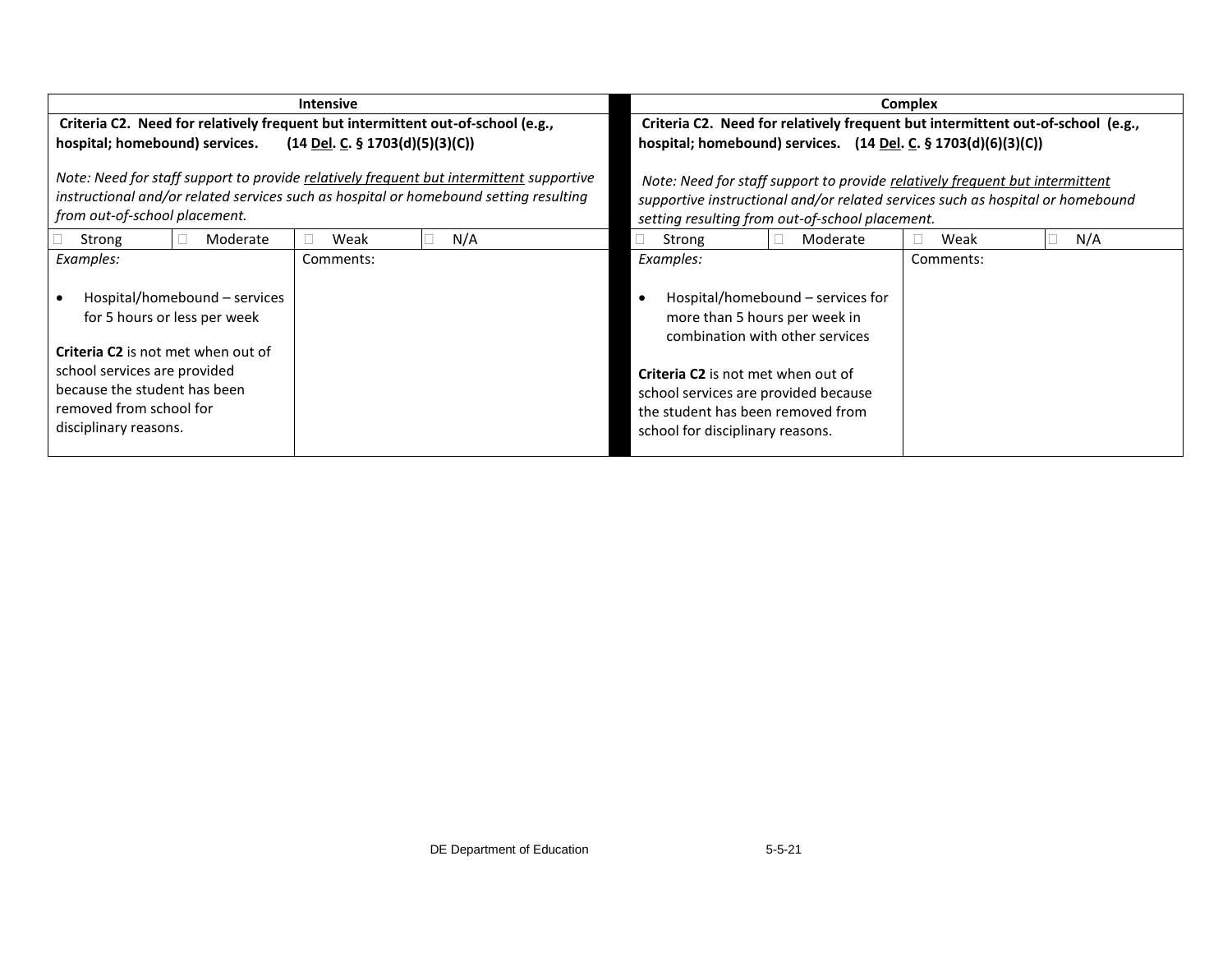|                                                                                                                                                                                                                                                                         | <b>Intensive</b>                                                                      |                                                                                                                                                                                                                                                                              | <b>Complex</b>   |
|-------------------------------------------------------------------------------------------------------------------------------------------------------------------------------------------------------------------------------------------------------------------------|---------------------------------------------------------------------------------------|------------------------------------------------------------------------------------------------------------------------------------------------------------------------------------------------------------------------------------------------------------------------------|------------------|
| therapy, and school nurse and health services.<br>$(14$ Del. C. § 1703(d)(5)(3)(D))                                                                                                                                                                                     | Criteria D. Need for moderate level of related services, including interpreter,       | Criteria D. Need for extensive level of related services, including interpreter,<br>therapy, and school nurse and health services.<br>$(14$ Del. C. § 1703(d)(6)(3)(D))                                                                                                      |                  |
|                                                                                                                                                                                                                                                                         | Note: The combination of the related services (including type, frequency and duration | Note: The combination of the related services (including type, frequency and                                                                                                                                                                                                 |                  |
| of the services) should reflect the intensity of needs.                                                                                                                                                                                                                 |                                                                                       | duration of the services) should reflect the intensity of needs.                                                                                                                                                                                                             |                  |
| Moderate<br>Strong                                                                                                                                                                                                                                                      | N/A<br>Weak                                                                           | Strong<br>Moderate                                                                                                                                                                                                                                                           | N/A<br>Weak<br>Г |
| Examples:<br>One type of therapy provided<br>individually across multiple<br>days<br>Two or more therapies<br>provided in a group and/or<br>consult support                                                                                                             | Comments:                                                                             | Examples:<br>Multiple therapies (combination of<br>individual and group services)<br>Individual therapies provided in<br>combination of individual, group<br>and/or consult with instruction to<br>generalize skills                                                         | Comments:        |
| Nursing services - support at<br>specific times per day for a<br>regular medical procedure<br>(e.g., daily nebulizer treatment,<br>tube feeding, suction)<br>Intermittent interpreter<br>services (e.g., less than half of<br>day)<br>Specialized transportation (e.g., |                                                                                       | Interpreter services for substantial<br>part of day (e.g., more than half of<br>day)<br>Nursing care, tube feeding,<br>assistance or significant concerns<br>for breathing, suctioned, etc<br>Assistance with daily living skills<br>due to limited level of<br>independence |                  |
| door to door)                                                                                                                                                                                                                                                           |                                                                                       | Orthopedic needs (transfers or<br>positioning throughout the day),<br>personal care, toileting                                                                                                                                                                               |                  |